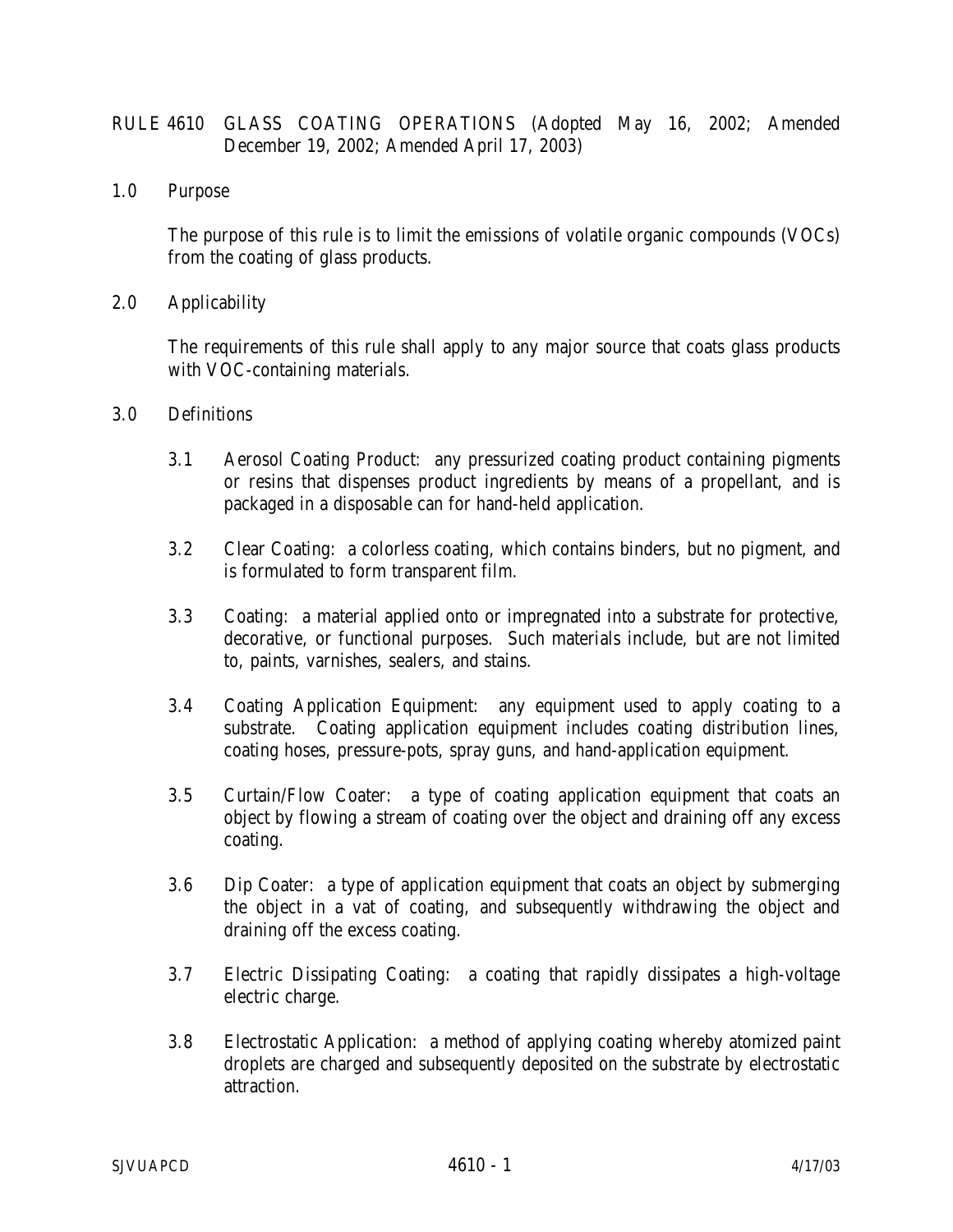3.9 Grams Of VOC Per Liter Of Coating, Less Water and Less Exempt Compounds: a weight of VOC per combined volume of VOC and coating solids and can be calculated by the following equation:

| Grams of VOC per Liter of Coating,   | $Ws - Ww - Wec$ |
|--------------------------------------|-----------------|
| Less Water and Less Exempt Compounds | $Vm - Vw - Vec$ |

Where:

| Ws         | $=$ | weight of volatile compounds in grams |
|------------|-----|---------------------------------------|
| Ww         | $=$ | weight of water in grams              |
| Wec        | $=$ | weight of exempt compounds in grams   |
| Vm         | $=$ | volume of material in liters          |
| Vw         | $=$ | volume of water in liters             |
| <b>Vec</b> | $=$ | volume of exempt compounds in liters  |

- 3.10 Hand Application Methods: any method used to apply coating to substrate by manually held, non-mechanically operated equipment. Such equipment includes paint brushes, hand rollers, caulking guns, trowels, spatulas, syringe daubers, rags, and sponges.
- 3.11 High-Volume, Low-Pressure (HVLP) Spray: a coating application system which is operated at air pressure between 0.1 and 10.0 pounds per square inch gauge (psig).
- 3.12 Ink: a fluid that contains dyes and/or colorants, and is used to make markings but not to protect surfaces.
- 3.13 Major Source: as defined in Rule 2201 (New and Modified Stationary Source Review Rule).
- 3.14 Metallic Coating: a coating, which contains more than 5 grams of metal particles per liter of coating as applied.
- 3.15 Metal Particles: any pieces of a pure elemental metal or a combination of elemental metals.
- 3.16 Mirror Backing: a coating applied over the silvered surface of a mirror.
- 3.17 One-component Coating: a coating that is ready for application as it comes out of its container to form an acceptable dry film. A thinner necessary to reduce the viscosity is not considered a component.
- 3.18 Optical Coating: a coating applied to an optical lens.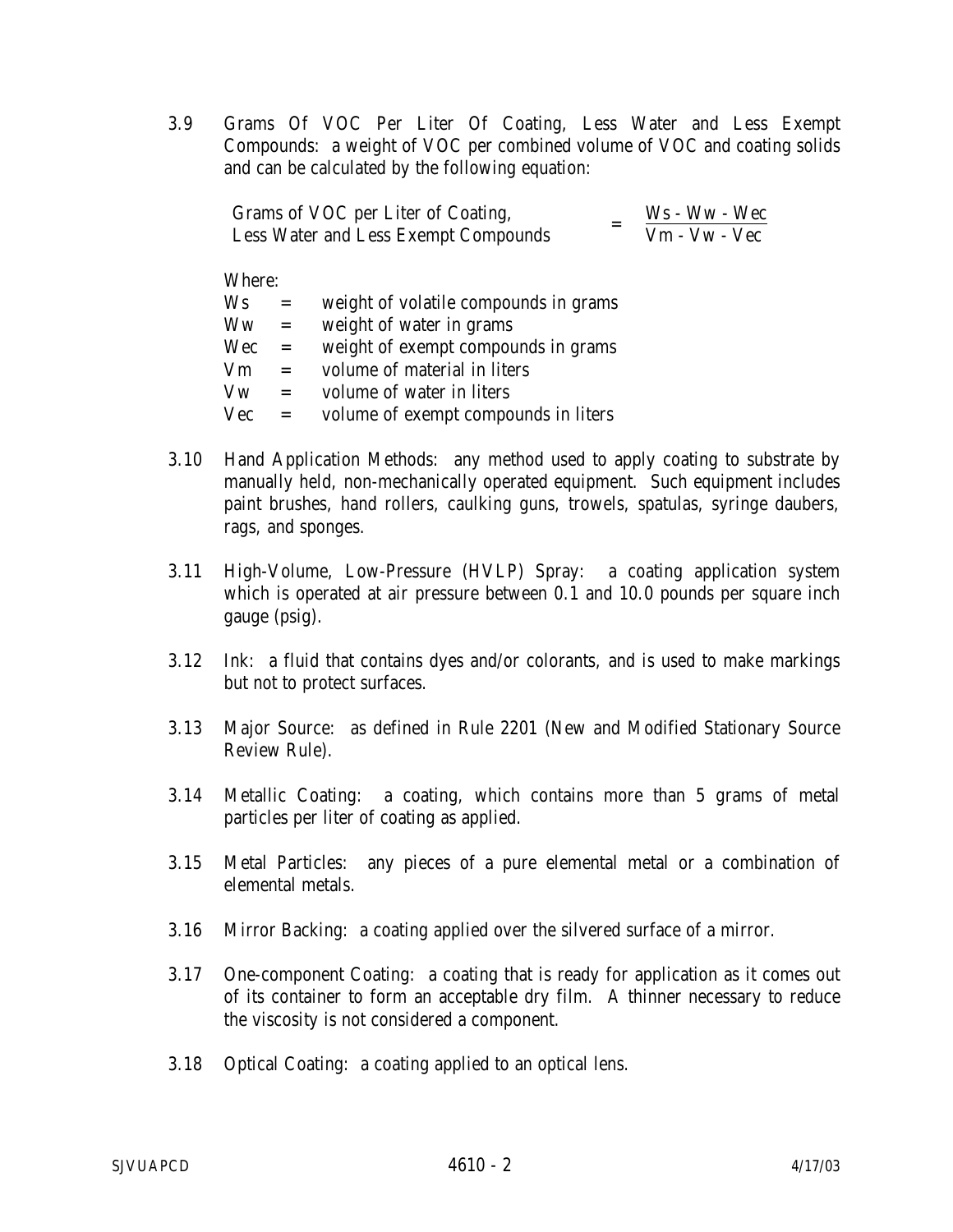- 3.19 Permanent Total Enclosure (PTE): a permanently installed enclosure that completely surrounds a source of emissions such that all VOC emissions are captured and contained for discharge to a control device.
- 3.20 Repair Coating: a coating used to re-coat portions of a previously coated product, which has sustained mechanical damage to the coating following normal coating operations.
- 3.21 Roll Coater: a type of coating application equipment that utilizes a series of mechanical rollers to form a thin coating film on the surface of a roller, which is then applied to a substrate by moving the substrate underneath the roller.
- 3.22 Shock-Free Coating: a coating applied to electrical components to protect the user from electric shock. The coating has characteristics of being of low capacitance and high resistance, and having resistance to breaking down under high voltage.
- 3.23 Stencil Coating: an ink or a coating which is rolled or brushed onto a template or stamp in order to add identifying letters and/or numbers.
- 3.24 Touch-up Coating: a coating used to cover minor imperfections appearing after the main coating operation.
- 3.25 Translucent Coating: a coating, which contains binders and pigment, and is formulated to form a colored, but not opaque, film.
- 3.26 Two-component Coating: a coating requiring the addition of a separate reactive resin, commonly known as a catalyst, before application to form an acceptable dry film.
- 3.27 Volatile Organic Compound (VOC): as defined in Rule 1020 (Definitions).
- 4.0 Exemptions

The provisions of this rule shall not apply to the following:

- 4.1 Touch-up and repair coatings;
- 4.2 Stencil coatings applied on clear or transparent substrates;
- 4.3 Coatings applied at a paint manufacturing facility while conducting performance tests on the coatings; and
- 4.4 Aerosol coating products.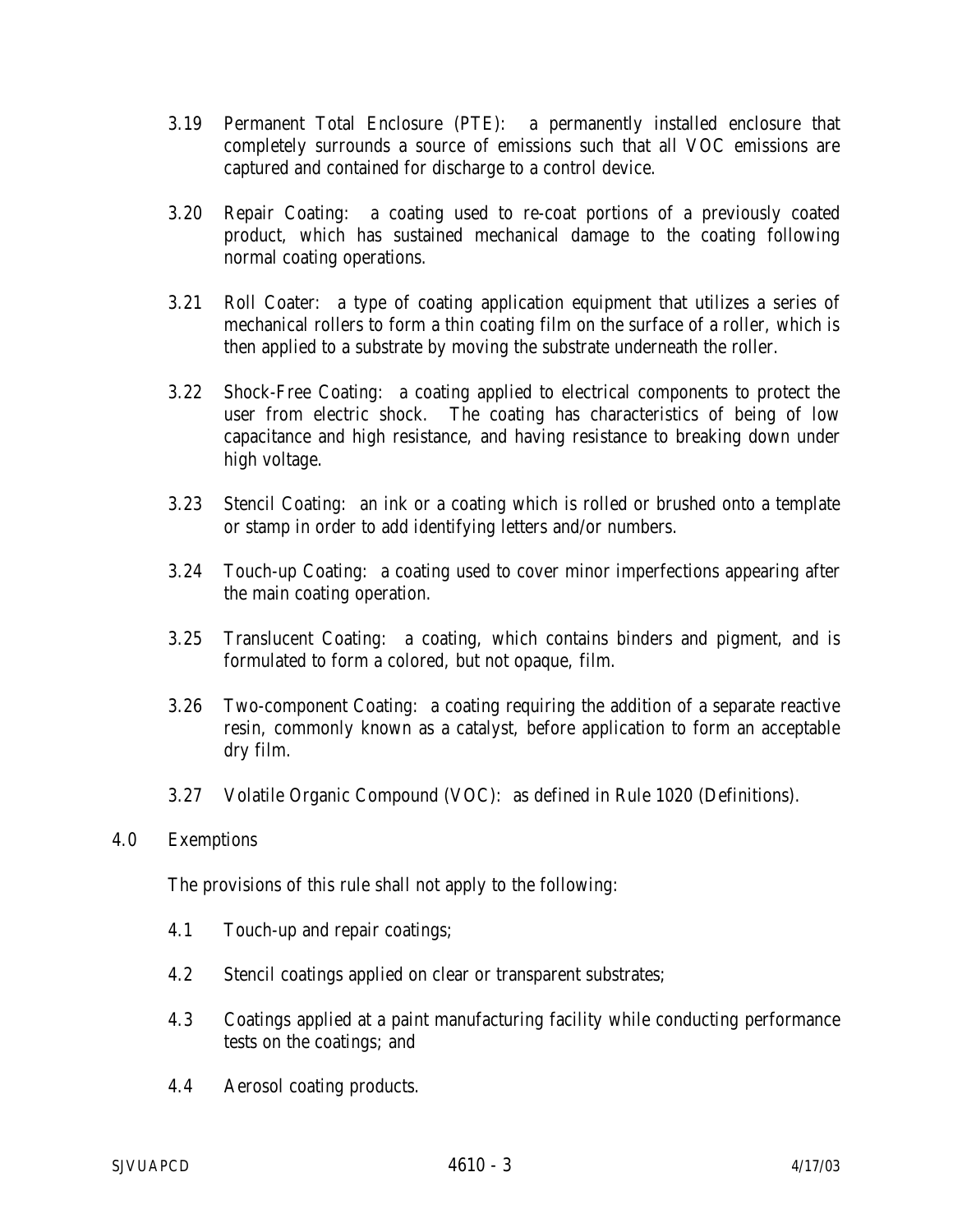## 5.0 Requirements

## 5.1 VOC Content Limits for Coatings

A person shall not apply on glass any coating, which exceeds the VOC content limit specified below:

| <b>COATING</b>                       | <b>VOC CONTENT LIMITS</b>                   |        |  |
|--------------------------------------|---------------------------------------------|--------|--|
|                                      | <b>Less Water and Less Exempt Compounds</b> |        |  |
|                                      | Effective on and after 12/1/2002            |        |  |
|                                      | g/L                                         | lb/gal |  |
| <b>General Coatings</b>              |                                             |        |  |
| One-component                        | 275                                         | 2.3    |  |
| Two-component                        | 420                                         | 3.5    |  |
| <b>Mirror Backing</b>                |                                             |        |  |
| <b>Curtain Coated</b>                | 500                                         | 4.2    |  |
| <b>Roll Coated</b>                   | 430                                         | 3.6    |  |
| <b>Other Coatings</b>                |                                             |        |  |
| <b>Optical Coatings</b>              | 800                                         | 6.7    |  |
| <b>Electric Dissipating Coatings</b> | 360<br>3.0                                  |        |  |
| and Shock-Free Coatings              |                                             |        |  |
| <b>Metallic Coatings</b>             | 420                                         | 3.5    |  |

#### 5.2 Prohibition of Specification

A person shall not specify the use, in the District, of any coating to be applied to any glass subject to the provisions of this rule that does not meet the limits and requirements of this rule. The requirements of this paragraph shall apply to all written or oral contracts.

5.3 Solvent Cleaning, Storage, and Disposal

Solvent cleaning operations and the storage and disposal of VOC-containing materials are subject to the provisions of Rule 4663 (Organic Solvent Cleaning, Storage and Disposal).

5.4 Application Equipment Requirements

A person shall not apply coatings unless the coating is applied with equipment operated according to the manufacturer's specifications, and by the use of one of the following methods:

5.4.1 electrostatic application; or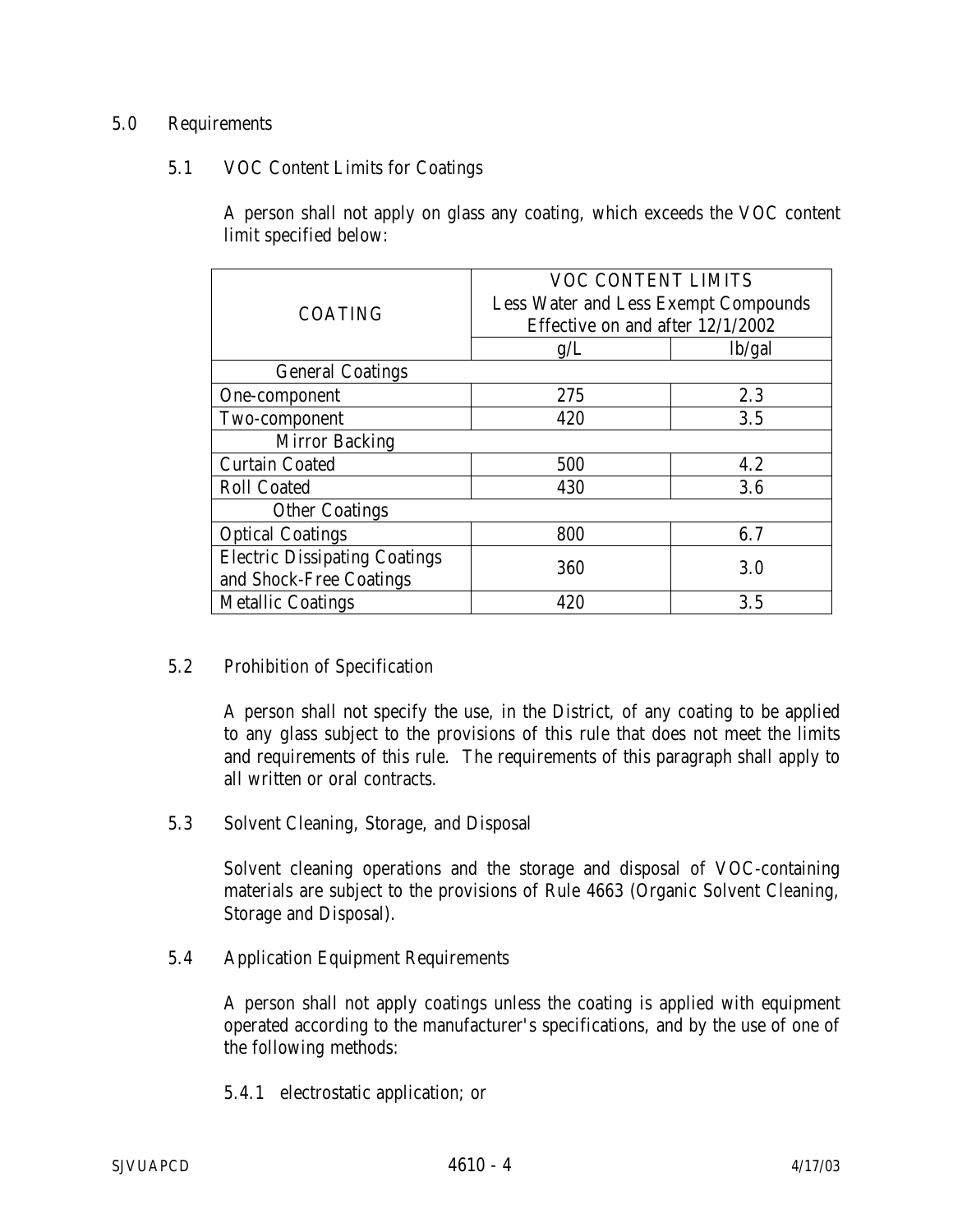- 5.4.2 curtain/flow coater; or
- 5.4.3 roll coater; or
- 5.4.4 dip coater; or
- 5.4.5 hand application methods; or
- 5.4.6 high-volume, low-pressure (HVLP) spray.
- 5.5 VOC Emission Control Equipment
	- 5.5.1 Except for mirror backing operations, a person may comply with the provisions in Sections 5.1 and 5.4 by using an APCO approved VOC emission control equipment, provided that the owner/operator demonstrates compliance with the following provisions:
		- 5.5.1.1 The emission collection system has a capture efficiency of at least 90 percent of the VOC emissions generated by the sources of emissions and the control device reduces VOC emissions from the emission collection system by at least 95 percent, or
		- 5.5.1.2 The VOC emission reduction system meets the requirements of Section 5.5.2.1 and Section 5.5.2.2.
	- 5.5.2 VOC Emission Reductions Mirror Backing Operations

In addition to the applicable requirements of Section 5.1, effective on and after July 1, 2004, a person performing mirror backing operations shall comply with the following requirements:

- 5.5.2.1 Reduce VOC emissions from operations such that emissions do not exceed 10 percent of the emissions which would result from compliance with Section 5.1 requirements, and
- 5.5.2.2 The VOC emission reduction system is approved by the APCO.

## 6.0 Administrative Requirements

- 6.1 Recordkeeping
	- 6.1.1 Any person subject to the requirements of Section 5.0 of this rule shall maintain records which show on a daily basis, the following information: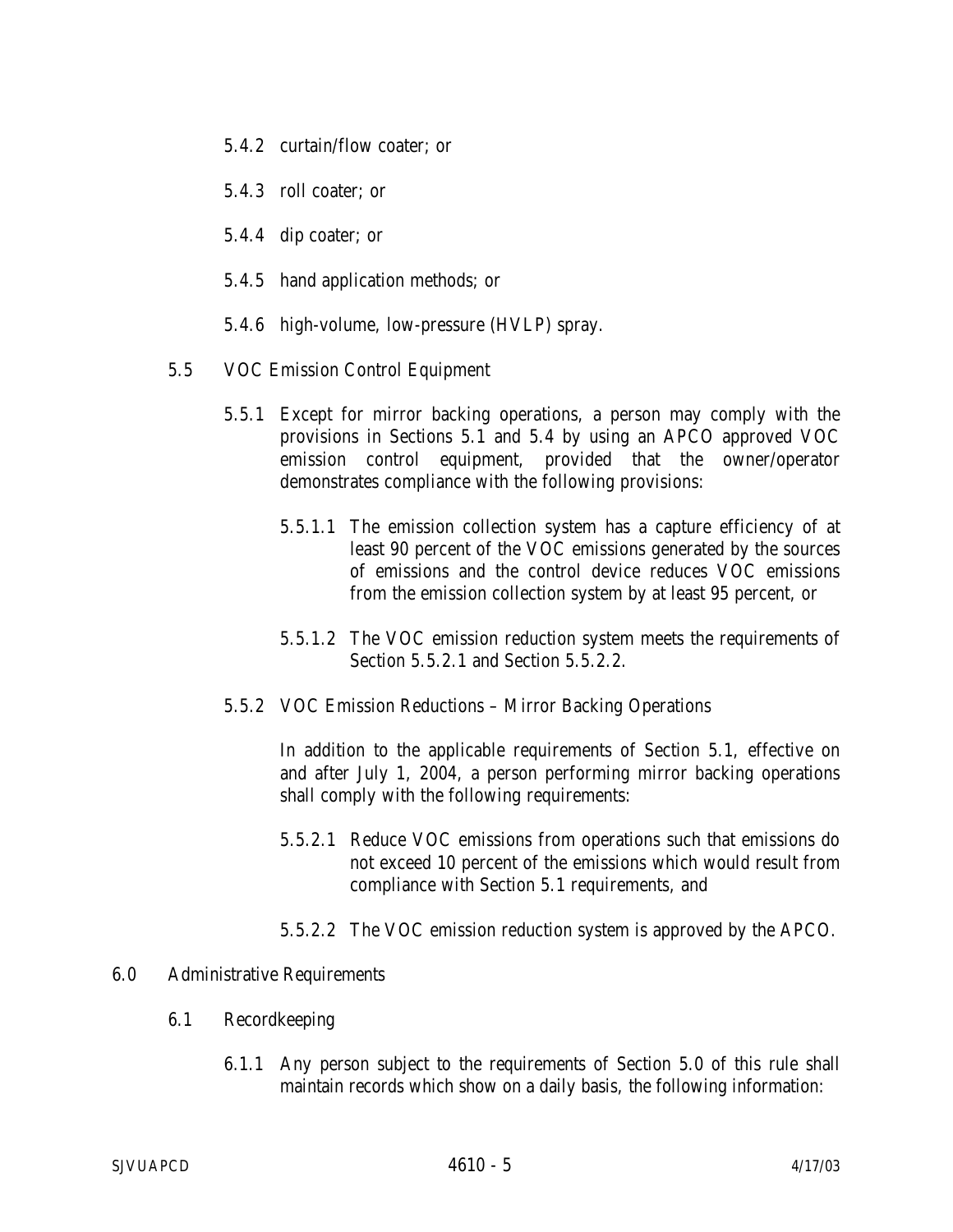- 6.1.1.1 type of coating;
- 6.1.1.2 the VOC content of each coating, as applied, less water and exempt compounds;
- 6.1.1.3 the specific mixing ratio for the coating, hardeners, catalysts, solvents, diluents, and thinners, if applicable;
- 6.1.1.4 the method of application and substrate type;
- 6.1.1.5 oven temperature (for coating operations), if applicable, and
- 6.1.1.6 other information, as specified by the APCO, necessary to verify compliance with the applicable requirements of this rule.
- 6.1.2 Records of disposed waste solvent or waste solvent residues shall be kept in accordance with Rule 4663.
- 6.1.3 Records shall be maintained on-site for a minimum of five years and made available for inspection to the APCO upon request.
- 6.1.4 Any person using an add-on emission control system shall maintain daily records of key system operating parameters and maintenance procedures which will demonstrate continuous operation and compliance of the emission control system during periods of emission producing activities. Key system operating parameters are those necessary to ensure compliance with the emission reduction, capture efficiency, control efficiency and overall capture and control efficiency requirements of this rule. The parameters may include, but are not limited to, temperatures, pressures, and flow rates.
- 6.2 Test Methods
	- 6.2.1 Determination of VOC Content

The VOC content of materials subject to the provisions of this rule shall be determined by the following United States Environmental Protection Agency (EPA) Test Methods or any other method approved by EPA, the California Air Resources Board (ARB), and the APCO:

6.2.1.1 EPA Test Method 24 (Determination of Volatile Matter Content, Water Content, Density, Volume Solids, and Weight Solids of Surface Coatings, Code of Federal Regulations Title 40, Part 60, Appendix A).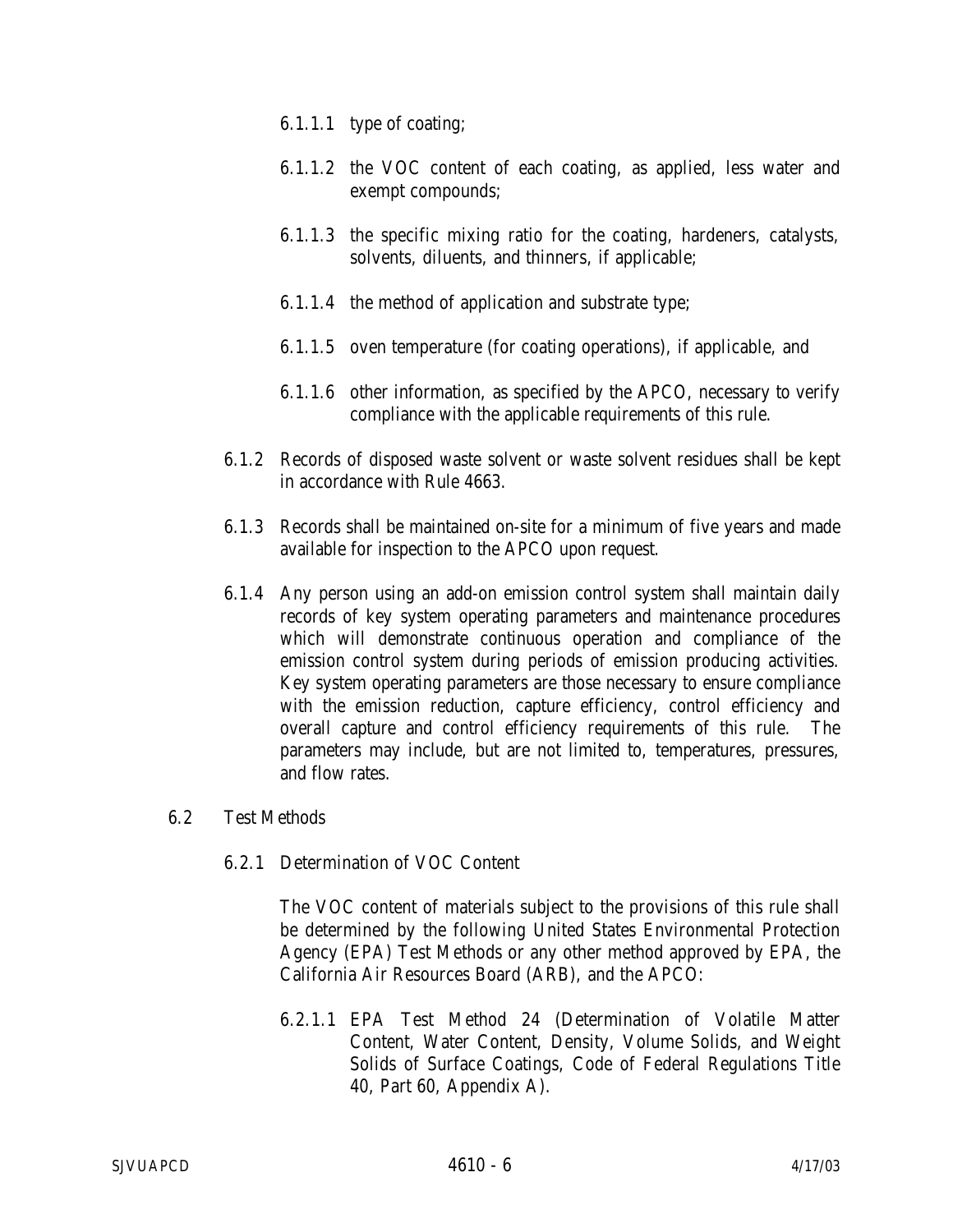- 6.2.1.2 Exempt compounds' VOC content shall be determined by SCAQMD Method 303 (Determination of Exempt Compounds) contained in the SCAQMD "Laboratory Methods of Analysis for Enforcement Samples" manual.
- 6.2.2 Determination of Capture Efficiency of an Emission Control System

The capture efficiency of an emission collection control system shall be determined according to EPA's "Guidelines for Determining Capture Efficiency," January 9, 1995 and 40 CFR 51, Appendix M, Methods 204-204F, as applicable, noted below or any other method approved by EPA, ARB, and the APCO:

- 6.2.2.1 EPA Method 204A (VOCs in Liquid Input Stream),
- 6.2.2.2 EPA Method 204B (VOCs in Captured Stream),
- 6.2.2.3 EPA Method 204C (VOCs in Captured Stream Dilution Technique),
- 6.2.2.4 EPA Method 204D (Fugitive VOCs from Temporary Total Enclosure),
- 6.2.2.5 EPA Method 204E (Fugitive VOCs from Building Enclosure),
- 6.2.2.6 EPA Method 204F (VOCs in Liquid Input Stream Distillation), and
- 6.2.2.7 EPA Method 204 (Criteria For And Verification Of A Permanent or Temporary Total Enclosure).
- 6.2.3 Determination of Control Efficiency of Emission Control System

The efficiency of the control device of an emission control system shall be determined by using EPA Methods 2, 2A, or 2D for measuring flow rates and EPA Test Method 25, or 25A for measuring total gaseous organic concentrations at the inlet and outlet of the control device. EPA Test Method 18 or ARB Method 422 shall be used to determine emissions of exempt compounds.

6.2.4 Determination of Overall Capture and Control Efficiency of Emission Control System

The overall capture and control efficiency shall be calculated by using the following equation: